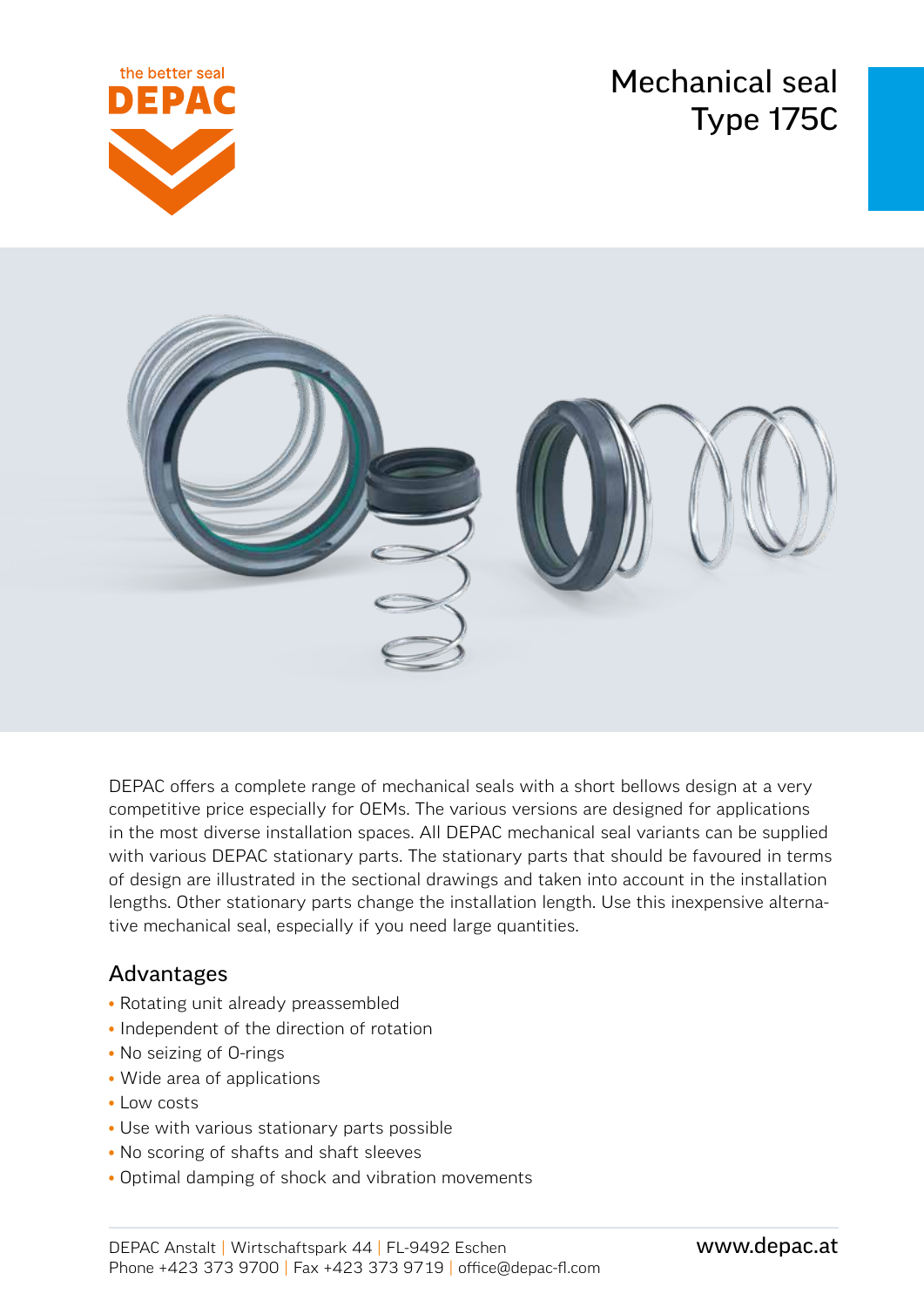# Mechanical seal Type 175C

# Technical specifications

### Area of application\*

| Pressure:      | up to 10 bar           |
|----------------|------------------------|
| Temperature:   | dependent on elastomer |
| Sliding speed: | up to $15 \text{ m/s}$ |

\* The maximum specifications for temperature, pressure and sliding speed apply in each case to independent higher operating conditions. However, this does not mean that the seal will function with all extreme conditions at the same time. If in doubt contact DEPAC.

#### Dimensions

Shaft diameter: 10 – 80 mm

Imperial and special sizes on enquiry

### Bill of materials

| Item       | Description         | Material         |  |  |
|------------|---------------------|------------------|--|--|
| 1.21       | <b>Bellows</b>      | FKM, NBR, EPDM   |  |  |
| 1.20, 1.22 | Angle ring          | 1.4301           |  |  |
| 2.1        | Dynamic seal face   | CA, SC, SSIC     |  |  |
| 5.1        | Spring              | 1.4310           |  |  |
| X*         | Stationary part DS6 | SC, SSIC, TC, CE |  |  |
| ۱ŕ         | Profile seal        | FKM. EPDM. PTFE  |  |  |

\* Not included in the scope of delivery!